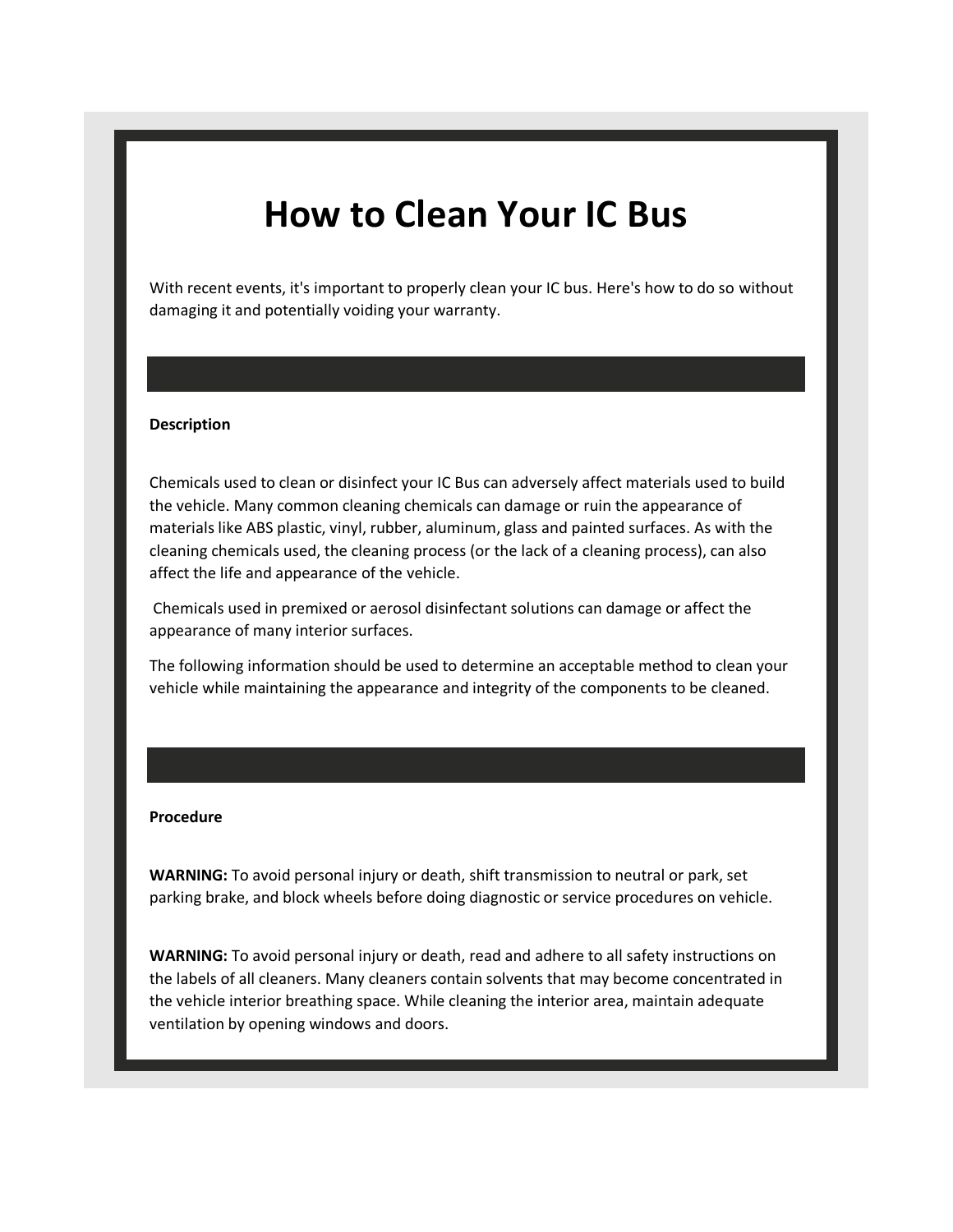**WARNING:** To avoid personal injury or death, read and adhere to all safety instructions on the labels of all cleaners. While most cleaning products are safe when used individually, certain cleaners can form hazardous gases if mixed with other cleaning products.

## **Interior**

 The best method to preserve the appearance and extend the life of the interior components of your IC bus is frequent and thorough cleaning of the components. A cleaning schedule and the cleaning requirements should be determined based on the type of service conditions in which the unit is operated.

#### **General Cleaning, All Surface Types**

 Use a soft dry cloth on hard surfaces and a whisk broom or vacuum cleaner on flooring and upholstery to remove loose dirt and debris. Surfaces can then be washed with a damp cloth and a warm water and mild soap solution. Use a clear water damp cloth rinse to remove soap residue, then wipe dry.

# **CAUTION:**

# **When using isopropyl alcohol as a disinfectant, the following precautions must be followed.**

- Do not use a 70% isopropyl solution as a wash solution.
- Do not use a 70% isopropyl solution wipe on seats that are hot from day time heat.
- ventilation by opening windows and doors. • Vapors can accumulate quickly when using a 70% isopropyl solution wipe. Maintain adequate
- The effectiveness of the 70% isopropyl solution can be diminished when used in high heat conditions due to evaporation.

 A 70% solution of isopropyl alcohol can be used as a disinfectant wipe. A 70% isopropyl solution is readily available from local sources.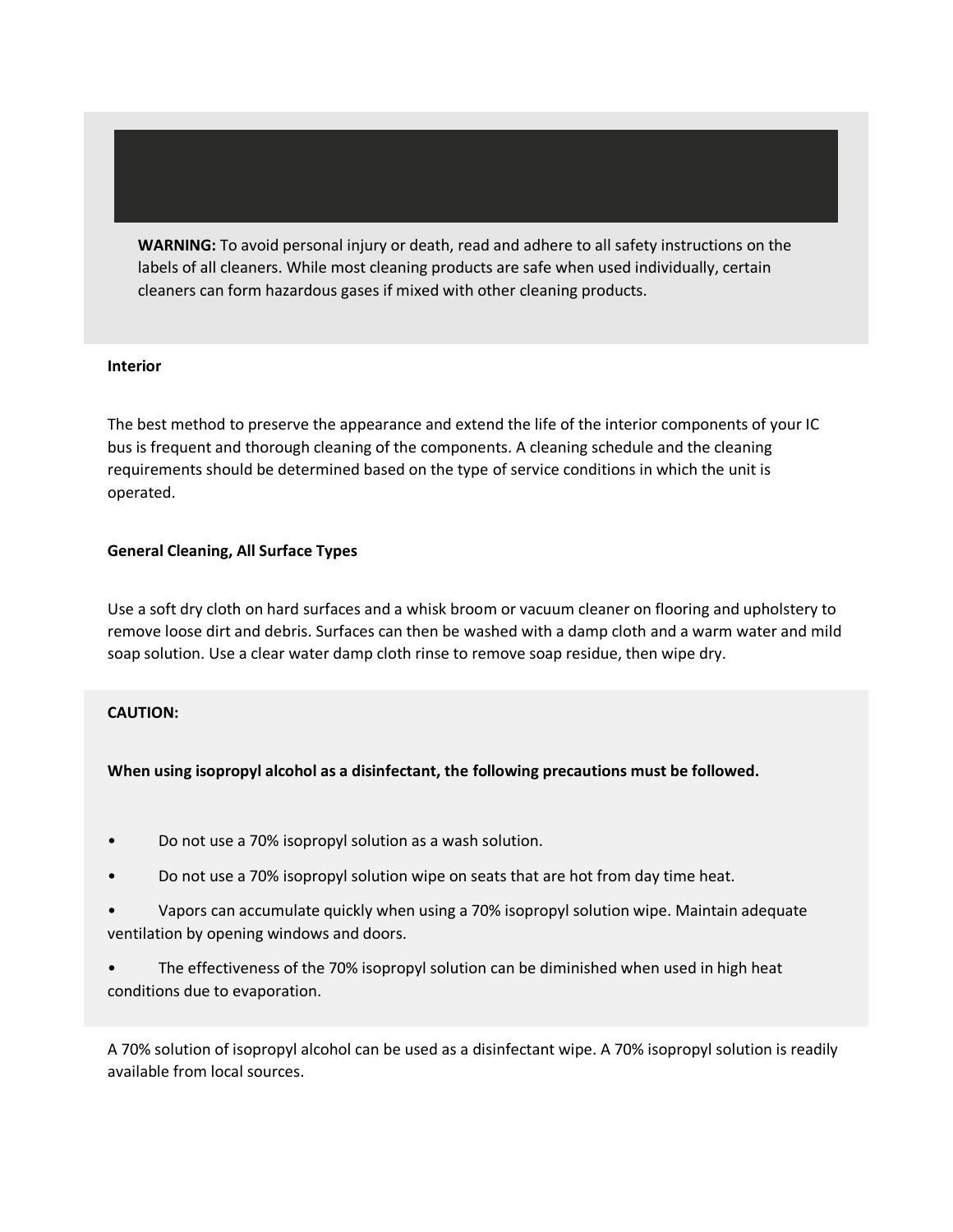# **Flooring**

# **CAUTION:**

# **Some buses are built with an insulating wooden sub-floor under the floor covering. Do not use a hose to clean the interior floor of the bus. Standing water may damage the wood sub-floor.**

 Use a damp mop with warm water and mild soap solution. Use a clear water damp mop rinse to remove soap residue. Remove any excess water remaining on the flooring after the rinse process.

 Floor mounted wheelchair track should be clean of dirt, debris and cleaning solution residue when completed. Many chemicals used to maintain roads and walkways are tracked into the bus and may react with the cleaning solution. Failure to properly clean the floor track can result in track deterioration.

# **ABS/Plastic**

 Plastic (ABS, Thermal Plastic, Plastic) material should only be cleaned with a warm water and mild soap solution.

## **Seat Belts**

 **WARNING:** Do not bleach or re-dye seat belt webbing. Bleaching or re-dying may cause premature deterioration of the webbing, resulting in personal injury or death.

 **WARNING:** Disinfectant products can contain solvent based chemicals that can adversely affect seat belt components which may cause premature failure, resulting in personal injury or death.

# **CAUTION:**

- Do not use a 70% isopropyl solution as a wash solution.
- Do not use a 70% isopropyl solution wipe on seats that are hot from day time heat.
- adequate ventilation by opening windows and doors. • Vapors can accumulate quickly when using a 70% isopropyl solution wipe. Maintain

• The effectiveness of the 70% isopropyl solution can be diminished when used in high heat conditions due to evaporation.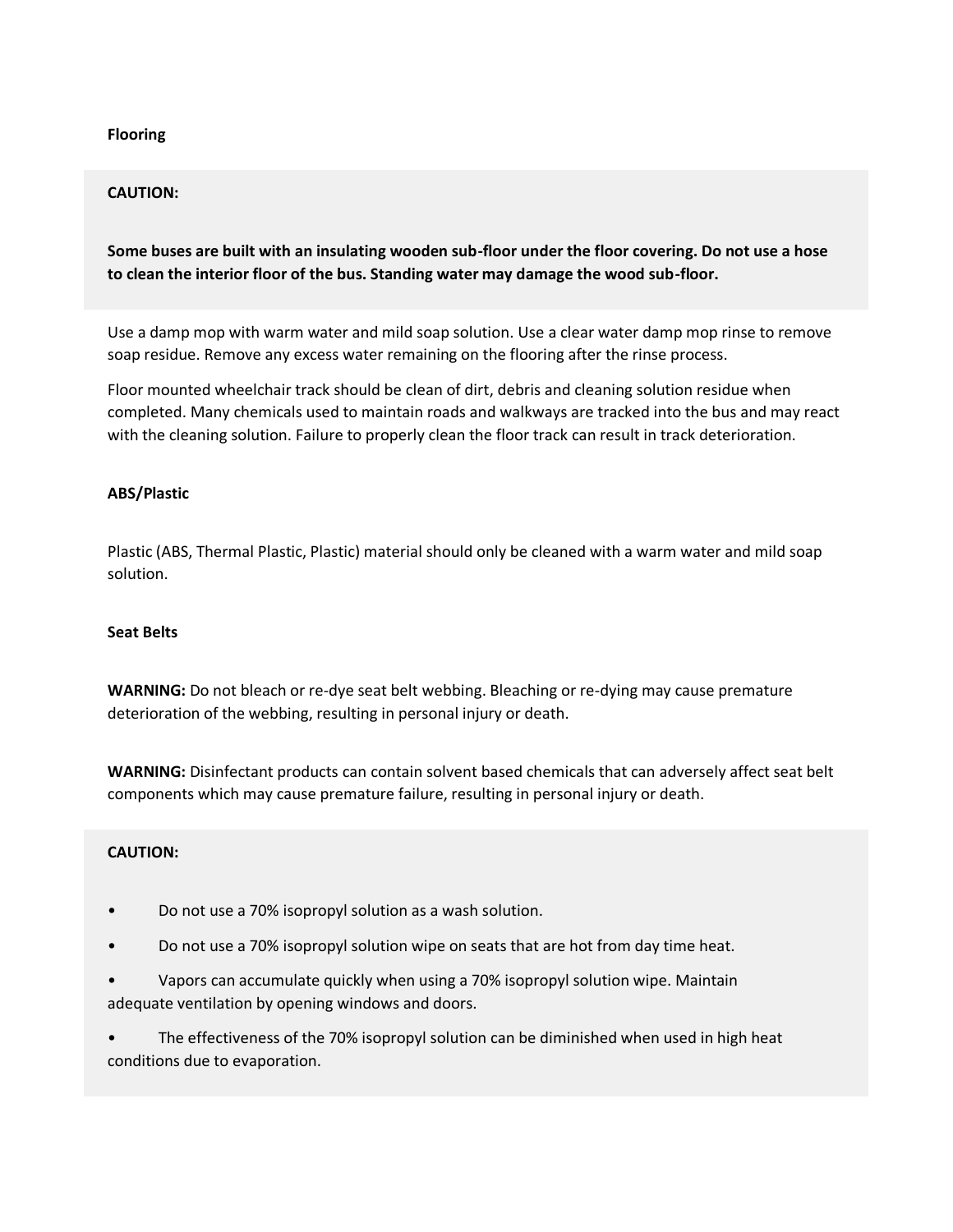Clean the seat belts occasionally with a mild soap solution. Do not use cleaning chemicals or abrasives.

 A 70% solution of isopropyl alcohol can be used as a disinfectant wipe. A 70% isopropyl solution is readily available from local sources.

 **Seats, Passenger and Driver** 

 **WARNING:** Disinfectant products can contain solvent based chemicals that can adversely affect seat belt components which may cause premature failure, resulting in personal injury or death.

# **CAUTION:**

- Do not use a 70% isopropyl solution as a wash solution.
- Do not use a 70% isopropyl solution wipe on seats that are hot from day time heat.
- ventilation by opening windows and doors. • Vapors can accumulate quickly when using a 70% isopropyl solution wipe. Maintain adequate
- The effectiveness of the 70% isopropyl solution can be diminished when used in high heat conditions due to evaporation.

 Use a whisk broom or vacuum cleaner to remove loose dirt and debris from upholstery. Surfaces can then be washed with warm water and mild soap solution. Remove soap residue and wipe dry.

 A 70% solution of isopropyl alcohol can be used as a disinfectant wipe. A 70% isopropyl solution is readily available from local sources.

**Glass**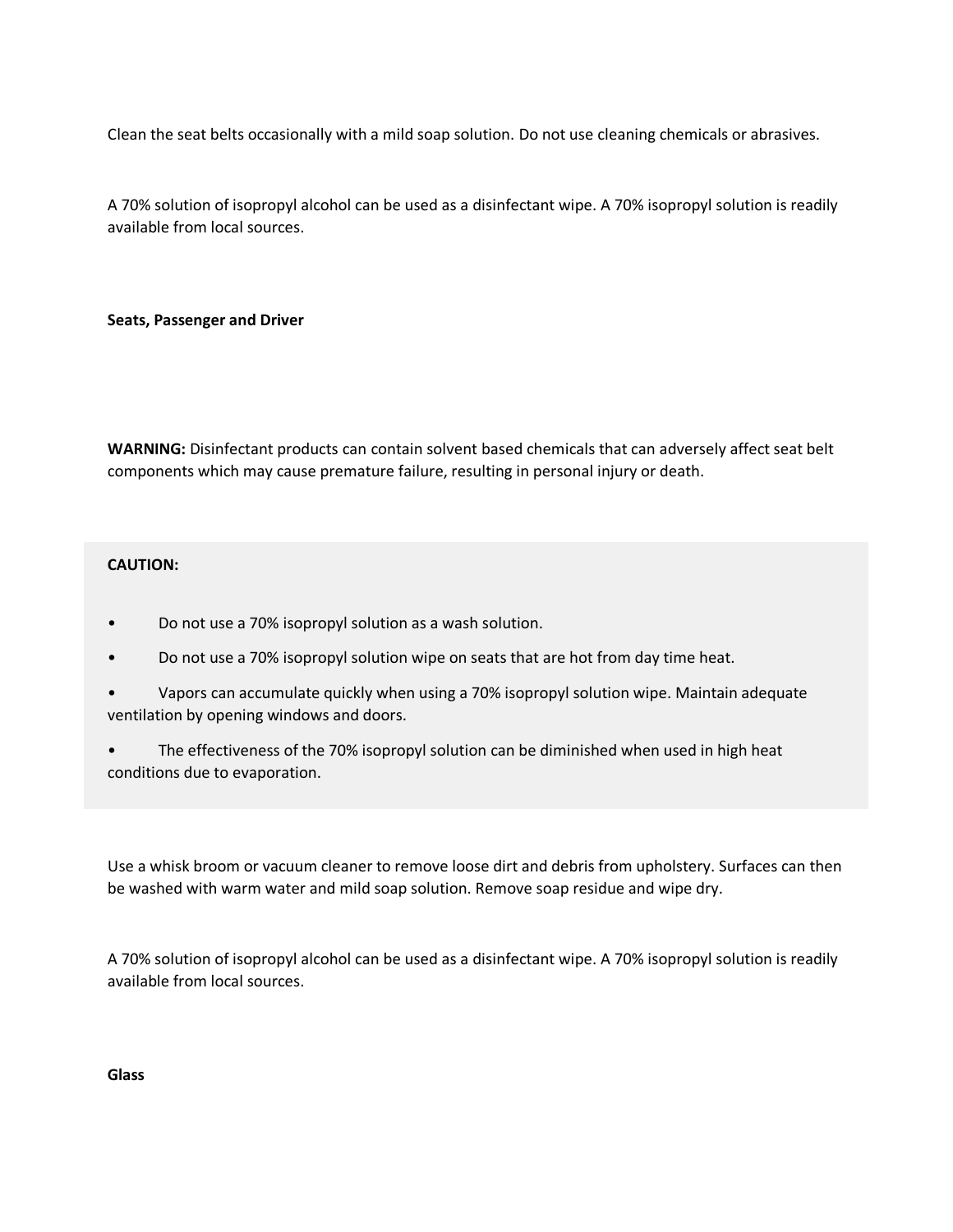# **CAUTION:**

 **Use of abrasive cleaners can scratch or damage glass.** 

Use a soft cloth and glass cleaner only.

**Exterior** 

# **CAUTION:**

 **Certain cleaners contain chemicals that can damage emblems and decals. If the cleaning product label states that it should not be used on plastic parts, do not use the product to clean the unit or damage may occur that would not be covered by warranty.** 

 The best way to preserve painted surface finish is to keep it clean by washing it often. Frequent and regular washing will lengthen the life of the vehicle's painted finish.

 Wash the vehicle often with warm or cold water to remove dirt and preserve the original luster of the paint.

• Never wash the vehicle in the direct rays of the sun or when the sheet metal is hot to the touch as this may cause streaks in the finish.

- Do not use hot water, strong soaps or detergents.
- Never wipe dirt off a dry surface as the dirt will scratch the paint.

 Always make certain that steps, and grab handles, or any external accessories or components attached to the body exterior, are clean and free of road grime, salt, grease, ice and other debris.